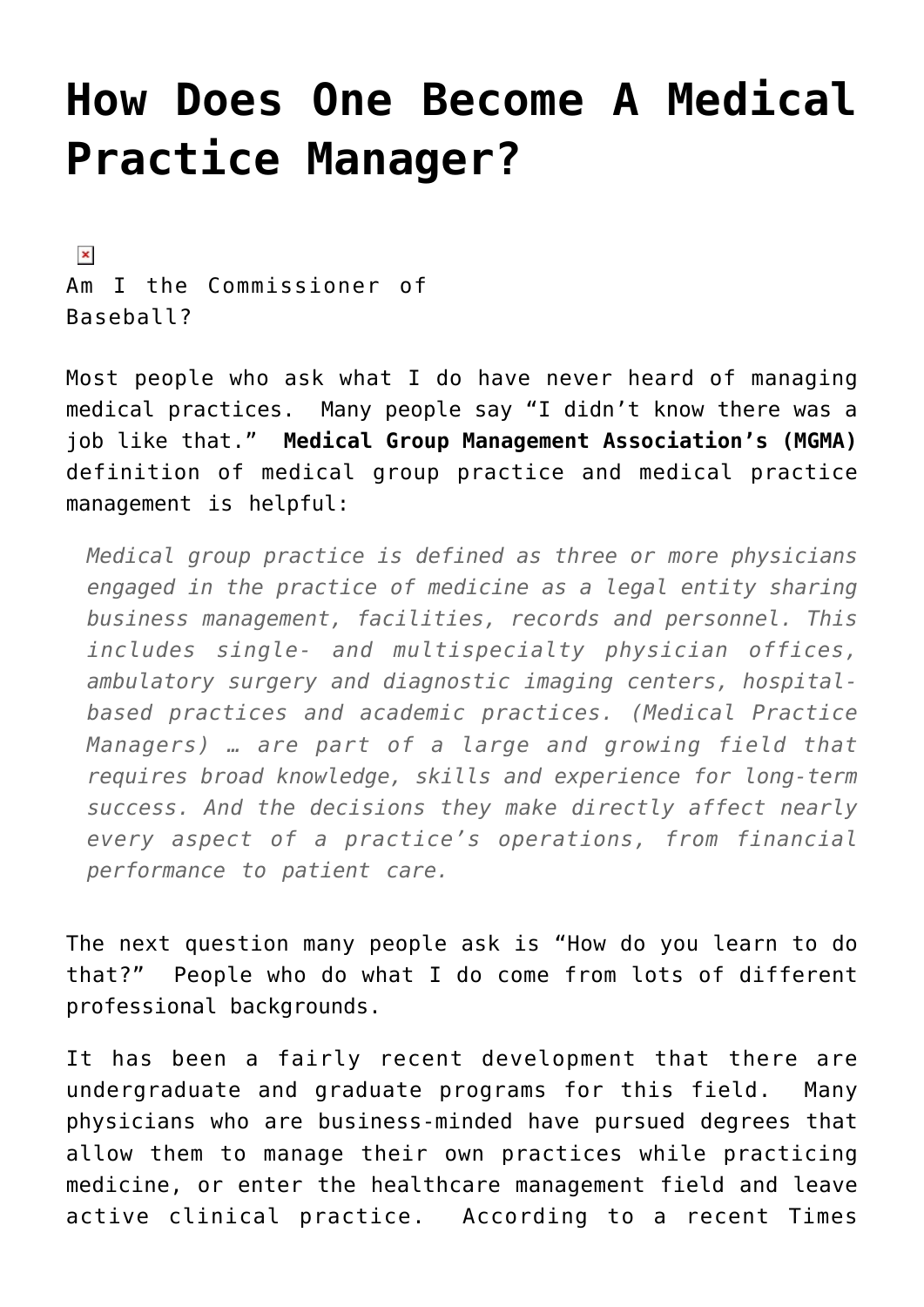article, there are 49 schools that currently offer a dual MD/MBA degree.

Here a few ways other than formal healthcare management training that medical managers enter the field.

**Nursing/Clinical:** I have known some excellent medical practice managers who have four-year nursing degrees, but I don't know a lot of them. It seems that most nurses want to be nursing, not managing, and that they became nurses to care for patients in a hands-on way. I have observed that some managers with nursing backgrounds are instant fixers, and have trouble taking the contemplative route to problem-solving.

**Management Experience:** There is no question that private practices are coming late to the business party and that experienced managers bring a lot to the field. It can be hard, however, to jump into managing a practice with no former healthcare experience because so much is so different. The owners of the business (the docs) are also the ones producing the revenue. As my husband says, the job is very much like being the Commissioner of Baseball.

**MBAs:** Having a MBA brings a lot of tools and resources to the table, but is not the be-all and end-all, especially when it comes to people-management. The best managers in any field truly like and value people, have time for people, are collaborative with people, and care about people. Can this be learned? I don't know. Probably not genuinely.

**Technology:** Managers who understand and embrace technology will have the advantage over every other manager. Healthcare and technology are becoming more and more wedded. Every priority technology function that healthcare managers have to outsource is an aspect of the practice that is somewhat out of their control. Think practice management systems, EMR, phones, PACS, email, knowledge management, lab interface, hospital interface, patient communication, etc.